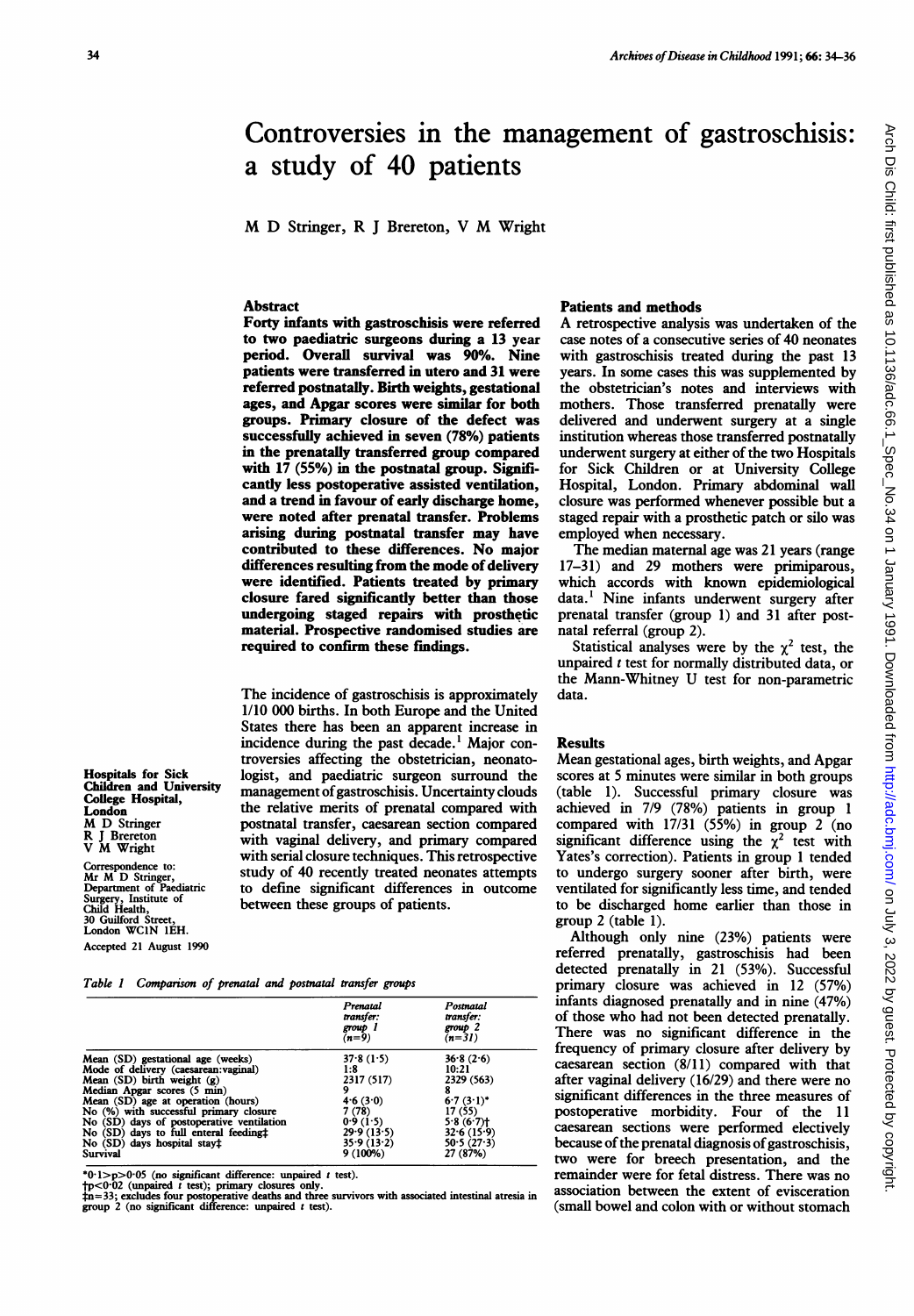Table 2 Comparison of primary and serial closure groups

|                                           | Primarv<br>closure<br>$(n=21)$ | Serial<br>closure<br>$(n=12)$ | Significance |
|-------------------------------------------|--------------------------------|-------------------------------|--------------|
| Mean (SD) gestational age (weeks)         | 36.6(2.8)                      | 37.7(1.6)                     | NS           |
| Mode of delivery (caesarean: vaginal)     | 7:14                           | 3:9                           | NS           |
| Mean birth weight (g)                     | 2296 (625)                     | 2350 (410)                    | NS           |
| Median Apgar scores (5 min)               | 9                              | 9                             | NS           |
| Mean (SD) age at operation (hours)        | 6.2(3.8)                       | 6.1(2.2)                      | NS           |
| No (SD) days of postoperative ventilation | 3.9(6.1)                       | 7.2(12.3)                     | NS           |
| No (SD) days to full enteral feeding      | 26.7(12.9)                     | 40.9(15.0)                    | p < 0.02     |
| No (SD) days total parenteral nutrition   | $21 \cdot 1 (13 \cdot 2)$      | 32.4(14.4)                    | p < 0.05     |
| No (SD) days hospital stay                | 37.3(17.6)                     | 62.8(28.2)                    | p < 0.02     |

n=33; excludes four postoperative deaths and three survivors with associated intestinal atresia.

and pelvic viscera) and the ability of the surgeon to effect successful primary closure.

Excluding the four postoperative deaths and the three survivors with associated intestinal atresia, patients undergoing primary closure were ventilated for no longer than those receiving staged repair but achieved full enteral feeding significantly earlier and were discharged home sooner (table 2).

Associated congenital anomalies were uncommon (table 3) being detected in only <sup>13</sup> (33%). No chromosomal abnormalities were identified in the four tested patients with multiple anomalies.

Several neonates undergoing postnatal transfer arrived in poor condition (table 4). Bilious vomiting, due to an absent or inadequately sited/sized nasogastric tube, occurred in six, but fortunately none of these had evidence of pulmonary aspiration. The cooling of 'warm' saline packs used to cover the eviscerated intestine resulted in appreciable hypothermia in five and uncorrected fluid and plasma losses from the exposed intestine demanded urgent colloid resuscitation in four neonates.

Table 3 Associated congenital anomalies in 13 patients with gastroschisis\*

| Gastrointestinal:<br>Jejunoileal atresias (two high jejunal atresias, one ileal, |  |
|----------------------------------------------------------------------------------|--|
| and one apple peel variant)                                                      |  |
| Meckel's diverticulum                                                            |  |
| Other anomalies:                                                                 |  |
| Undescended testes (two unilateral and two bilateral) 4                          |  |
| Inguinal hernias (one unilateral and one bilateral)                              |  |
| Cardiac (ventriculoseptal defects)                                               |  |
| Arthrogryposis multiplex with congenital hip dislocation 1                       |  |
| *Errors of intestinal rotation have been excluded.                               |  |

\*Errors of intestinal rotation have been excluded. Some infants had more than one associated anomaly.

Table 4 Complications of management in 40 infants with gastroschisis

| Complications of management                          | No of<br>infants† |  |
|------------------------------------------------------|-------------------|--|
| Complications during postnatal transfer:             |                   |  |
| Inadequate nasogastric drainage                      | 6                 |  |
| Hypothermia (core temperature $\leq 35.0^{\circ}$ C) |                   |  |
| Appreciable hypovolaemia                             |                   |  |
| Major postoperative complications:                   |                   |  |
| Bowel ischaemia/necrosis after primary closure       |                   |  |
| Partial dehiscence or sepsis of patch/silo           |                   |  |
| Cannula/long line sepsis                             |                   |  |
| Necrotising enterocolitis                            |                   |  |
| <b>Convulsions</b>                                   |                   |  |
| Long term complications*                             |                   |  |
| Failure to thrive $\left($ < 3rd centile at 1 year)  |                   |  |
| Incisional hernias                                   |                   |  |
| Symptomatic gastro-oesophageal reflux                |                   |  |
| Neurological impairment                              |                   |  |

\*Eight infants under the age of <sup>1</sup> year and four early deaths are

excluded. tSome infants had more than one complication.

The overall initial survival rate after gastroschisis repair was 90%. Of the four deaths, two were due in part to bowel ischaemia after 'tight' primary closure. Subsequent attempts to redeem the situation with a silo were unsuccessful. One death was from status epilepticus in an infant who had required massive intestinal resection and stomas for gastroschisis complicated by midgut volvulus necessitating prolonged intravenous nutrition complicated by hypocalcaemia, septicaemia, and disseminated intravascular coagulation. The remaining patient died aged 6 weeks from extensive neonatal necrotising enterocolitis after staged silo repair. There was one late death from acute bronchiolitis in a 6 week old infant who had been discharged home three weeks after an uneventful primary repair.

#### **Discussion**

There are three outstanding controversies in the management of neonates with gastroschisis: firstly, whether prenatal transfer confers any advantage to the prenatally diagnosed patient; secondly, whether the patient should be delivered vaginally or by caesarean section; and thirdly, whether the anterior abdominal wall defect is optimally managed by primary or serial closure. It is difficult to resolve these questions by a retrospective study but until prospective randomised trials have been undertaken, retrospective analyses provide the only source of data for clinical guidelines.

Despite statistical limitations, there was a clear trend in the prenatal transfer group in favour of more frequent successful primary closure, less postoperative ventilation, and reduced hospital stay. There are many possible reasons for this, including earlier surgery, but a likely major factor is the preoperative condition of the infant, as this is an important determinant of postoperative outcome.<sup>2</sup> Hypothermia, hypovolaemia, and inadequate nasogastric drainage were readily identifiable complications of postnatal transfer leading to delays in surgery. Several layers of 'cling-film' wrapped around the infant successfully preserved central temperature and reduced evaporative losses whereas the use of saline soaked swabs resulted in rapid cooling. Transparent plastic sheeting also allows ready inspection of the bowel and the early recognition of intestinal ischaemia, which was noted on arrival in two of our patients. It is uncertain as to whether or not the postnatal transfer of infants under optimal conditions would eliminate the apparent advantages of prenatal transfer. A protocol designed to minimise the hazards of postnatal transfer of the infant with gastroschisis is suggested in table 5. The maternal morbidity resulting from 'in utero transfer' should be recognised, but could not be analysed in this study.<sup>3</sup>

The obstetric management of gastroschisis has been discussed by several authors.<sup>5-7</sup> In the present study, there were no discernable differences in outcome between infants delivered by caesarean section and those delivered vaginally and it is accepted that there is greater maternal morbidity associated with delivery by caesarean section.<sup>8</sup> Until prospective randomised trials